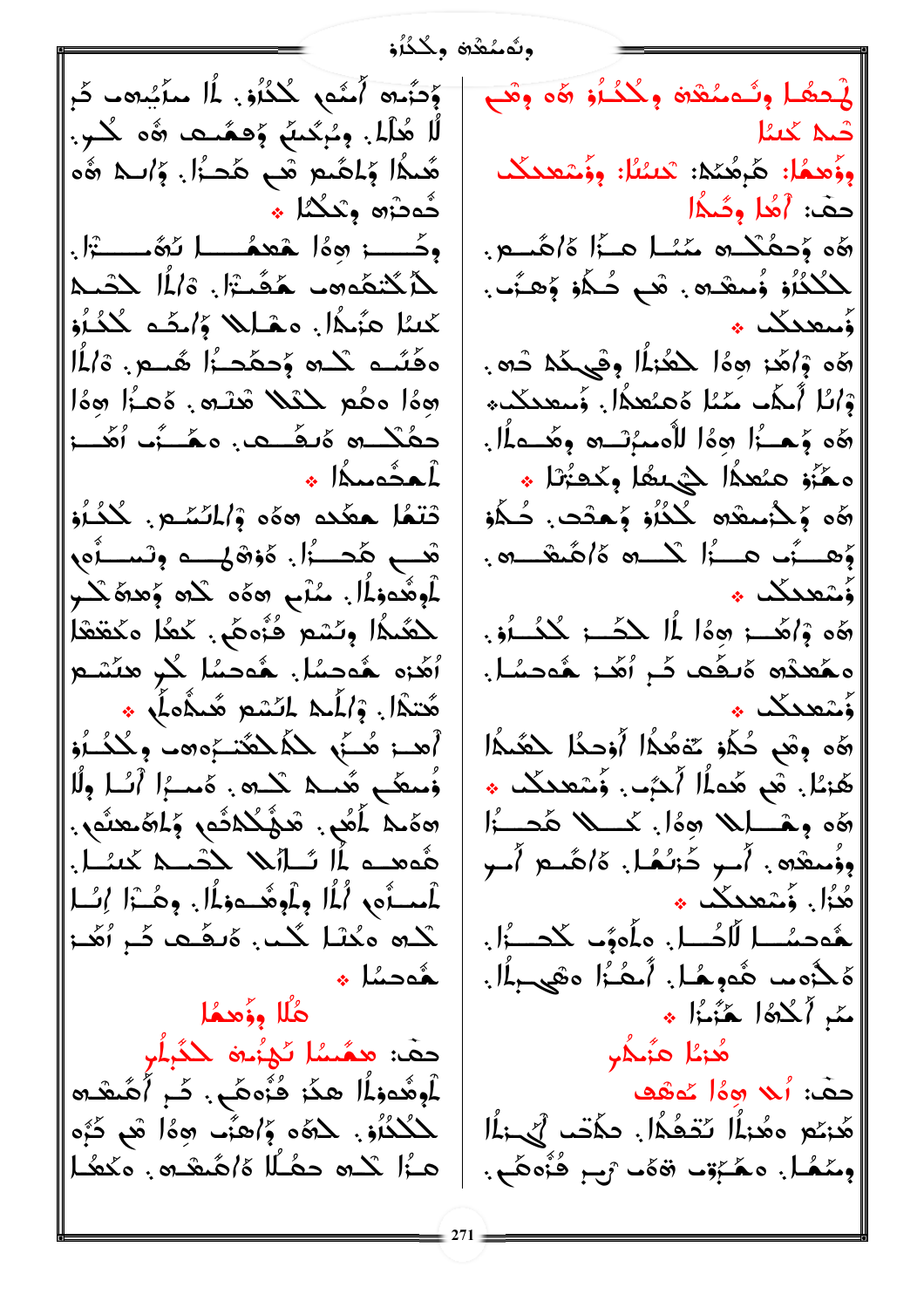هْ/هُبِعْبِ مِ هُبِهِ صَدْرِ الْمَالِ حَدَّبٍ. كَمَاهُـــُّنِ أَتَــَرُه 100 مِنْ مَثْـــهُ مِنْـــهُ أَهْـــزَ  $\rightarrow$  300  $\rightarrow$  12000  $\hat{L}$ فَنِّي. شَوْئُنَا وَجَلْنُوهُ أَوَّهُ وَجُنُنَا لِمَوْمًا مِعَصَلاً هَلَاهُ لَا مِنْكُمْ \*\*\* أحقمأا وكثترا حذُه أل وهُنِ مُحفَّده هُدِمْ لْكُنُوْ هَ/ْدَكْمْ سُحْهُوهِ- تْسِطْ كَتَنْتِهِلْ. أَحدًا ولَمُعْنِي هُكْمِ هَوْدًا وِثُلا وُهشَنُم كَلاً ۚ كُلْأَوْ وْالْمُلْمَرِه كْلْفَة، هُءَدْتُمْهُ وُهِنُمْلًا . هَقَطْ حكْدهب حُزا أُحرُبُا أُوْحِدُا تَّەهُب \* حَقَّدَةَ 200 هُنْدُا مَخَّزُنَةً وُسَعَّبٍ أَسٍ كَعَتْزَا. وَلِكُمْ كَعِعْدَهِ لَا قَزَهْـهِ هِهُا كَعَْبُمُا وُعِزًا. كَثَكْرُهُ مِ مُتَبَالَ همَّــم وهُ احمُكُــره أسوُّه ورُجَّــا. لحَمَّدٍ هُو هزًا هِوُا وُبِعُهِ هِوُا مَنْدٍ أمو وَهُمَا كَمْ \* هدُّنُرُل و كَلاَمُل حقَّ: عْلَا هِأَوْهَا الْهُوَا هِدَ وَوْا فُزُوهَى. ثُمِ أَهَبْعُدُو لِلْكُلُوْ. لِمَوَّه وَهِنَّكَ وَهُوَ هُوَ كَرُه. هُ;ُا ۚ ݣُلُو حَقُلًا وۡ اهۡ هُمْ و عِنْ هُوحِسُـل گو ۽ كَعُمَا وَمِيأْتِهَا فَ لِكُنْ. هَاهُتُوْ أتـــــــــوه عن المسلمة وسعود المستقرِّ همَّحُس لِأَحْدُهُ!. وِمُحِد هُدُهُ! كَبِرُلَا هُدُرَا. هُەدىبُا كُر ۞ لِكْتُمِكُمْ كُمِيْلُ كُمْلًا هِوَٰهُۚ هُنُوبٌ وَٱوۡ هَمۡعَ

وَسَلَمَهِ مَنْ مِنْ مِنْ مِنْ مَسْتَقِيبٍ كَذَا مَكْسَنَ وَالْمَحْمَدِينَ مِنْ مَنْهُ مِنْ مَنْ مَنْ مَنْ الْمَارَ وِلْمَوْلِ أَهِكْذَا شَهْ كَتُبْرِلِ وَّهُنَّى أُس لَيُحًا. حجّ هَجُا كَبِلًا هَجَّا. وَهُكُمْ هَـزُا هُعَنَّسْـع كَتَكْبُوهِ أَوُّاوُم . حَدَّهُما وَّكُلُّ وِنُدَمُّهُا \* هُلَّا وَهُنِيهِ بِ حَكْدُوْ. وَاهُبِعْدِهِ مْع جُبْ هَجَزَا ، مِنْجُبٌ أَلْمَا وِلْوِهْجُوَلَمَا . حعَّىمًا هَٰٓءَيْا وٖۡٱلۡضَمِ ۖ. هُۖ صَدَّمَوه وِثَمِنُعُلٍ. هُـْزَا هُعِمَّىـع لِخُكْرُهُ و ݣْݣْتْسْتْرَا. ەقْعْكَجْفْسْبْ أْهِنْيْسْمْ هُوحِسُــا. دُاتْــا وُحكَـــرِه رْجِسُــْهِ . فُنْمُب كَدْسُل. كُــع كُنــٰٓ;ا وِنُــٰهُوا ەۋُەممُاً. ەھُنَّكَ لَاھشُەمىھُا ھُھھَّىم لْكَعِنْسِعْنَا وِنَسْعِ أَنَّمٍ هُم كَحَزَّا ﴾ إسْرَبُلْ حِفَّ: هُوصُمُل أَهَد; هُــَ; لِلْمُلْهَنْــَمِ، و لِكَــُـاُوْ هُمِيم كُلُونَ وَمُبْرَأَ إِنَّا وَلَا وَوَقَعَ لَمُعَ هَيُّى وَلِمَحْسَوِ. هَكْصَهِ تَسْأَلُمْ لِكْتُمِ كَتِبًا هَزَيْكًا. مِلَّعُبٍ لَمْسَأْهِرٍ لْمِعْدِفِمَا وَحِدًا. هُوَا إِنَا كُلْمَ دِيْدَا لَّكُــد وَنُقَــد أَلَمَّا كَــدُامَةٍ. وَأَهَّـــز هُوصِبُ لِي ذَيْنَ وَأَسْلَا وِهُــْزَا يَجْــرَهِ  $\frac{1}{2}$  $\frac{1}{2}$  $\frac{1}{2}$  $\frac{1}{2}$  $\frac{1}{2}$  $\frac{1}{2}$  $\frac{1}{2}$  $\frac{1}{2}$  $\frac{1}{2}$ هَقَىٰ; وَهُ! كُلُّهُ كُعْفُسُا ثُمَّ أَلْمَا هِهُمْ. حَصْبِهِ كَبِيُبَا وِتَعِيْرًا هُبِصَّعِر لْمَكْتُدُو وُسْعَدُه . أُهْتُو آهَ مَا كُلْهِ أَسْمُلُو وِهُدِمَا بِ بَلْاً عَلَى وَوَصَدًا لَ هُمِـــمْ كُكُـــرُوْ. هـــزُا كَــــرَّةُ حَقُـــاً ا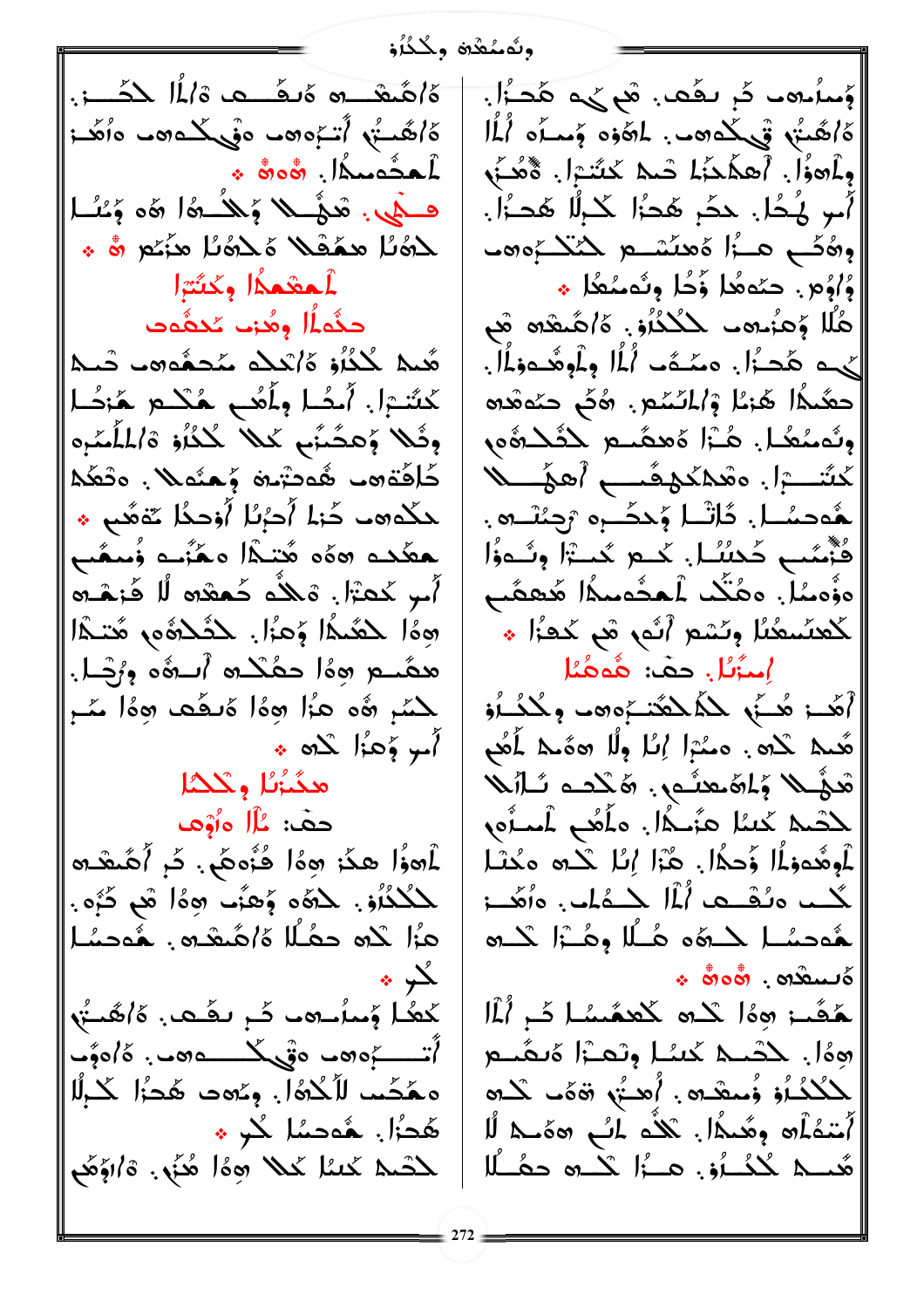هنُعداً مِمَّتْا مِعْجَزًا وِهُتِبْدًا. هُجِّ هُكُر هُىعٌمٍ هُتِمًا هُمْ هُجَّنَّةُهُ ﴾ لْمِنْكُمْ مُقَكّْمَةٌ مُحَدَّدٌ أُحكْدُه هُقْدُه مَّعُمُّهُ. کُـَّ هُعَکُّکُ هُهُٰا شَنُّرٍ هُـُزُو وِهَٰٳُم ٱمۡدَهُ ۚ. وَكُـٰكُمۡ ٱوۡحَـٰٓا ۖ عُـٰٓةَهُـٰبِ وِهُىمْ ݣَاهْ فَسَّمْ هُبَ كُتْبَ وَيُبْكَأُ إِنَّا هُـنِي حَكْمِي رَهُ ۚ وَيَحْتَوْمَ حَيْتُومِ شەمگەل ھ هُوهُا بُلزْمٍ وتَكْثَلُ حفَّ: لَا حَبْسًا وَلَا حَكَمْحَمَّا كُلُّب هُنَّى لَّاسْكُلُرُه وِوُّمعْنُدِه ةَ/هُــز. لَّا غَلاَّادكسسي نَتْخُسْسِيْدَا. وِلَّا هِءَا ثَــــەوّەتُە وهُــــــەـال ٱلله تَعهُّـــــــــلا . وتعكَّسَــب حـــْزه وَالْحَـــهُ الله هُه း ၂၀၀ မတက်ခန့် لِكَتَلا شَمَّ لَمُؤْكِّدَةَ وَجَعَدُوْلًا. هُنْعَ نُمسُعُل. هُمَزُل حمُكُله كَلَسُل. كُكُلُو لَمَّا كُلِّ قُومَا حُكَّ; وَيَقِّمَا مُحَكَّلٌ. ەلگىگە أَتْتَبَعْدَهُ مَتَّى كَتْتَ هُمْ مَنْ مَنْ مَنْ مَنْ A Loroolia 6 Les كَخْدَمُا ومُحزب أُهْزَمِ ھُم کُم اُوَقَىدُ مِن ۃااُکھ کے لا هُدماً وحًا لَكُمْ هُم هُمكِ، وَحَيْثَ هَٰدُا مُحمْد وها. كَكْدُوْ وُمعُكَ ۇنگىز ÷ هـزُا ۚ لِكَعُــدًا حمُّـلًا وُمُــل مكْـُـرُو فُّـه تَـه لَمُهَا وَ مَكْـها ضَرْ أَهَـٰهَـٰ هُوجِسًا. وَقَنْعًا وَمِيرُهِ أَلْمَوَّهُوْ \* هُدوْجًا وكُلْمًا

كْسِعُعَكْمَا. هَ/هعَدِ كَكْذُوْ كَعْدَهِ. هُه وُاهُيع هُم شَيْمًا \* كَتُنْتِهِ هُــنِي وَحْمَقُولِ وَهَعَكْمَنَّع وَّەدْتُرَكْــــــــوْهِ بِ دَـــــــدُّەت هُـزَنُــــــا لْمَعْدَهُ تَــــدُهُ مِ , وَهُمَـــــز مُنْتَــــا |حعَّلاَثُه لُم \* هُوصِمًا كُلِّ هِنّشُمْ هُتِمًّا. هُوصِمًا كُرِ هِمَّمِ كُمِحَتْلَ. هُوَجِسًا كُر ەُككىم قُسطَىر. دەُر كَكْعُدْ ەَدىھە |وٌحدٌ و هُوهُا هُرهُمُا وِكْلِمَا حق: فَهَمْتَ كُمْتَ أَوْتَدِهِ سأمحه هُدماً للعُنَى تمُدهد. وألا ة اهكُنُو هُم هَبْم سُنْدُهِ. وَاقِيم دُّه وْݣَالْ وتَّحَدَّلْ. وُسْعْدُه مَنْحَمْـه ه آبهه ه عنداً. همهنده به معنونه هُمْ تَعْدُهُ وَالْمُؤْهِ هَيُنْتَالَ وَمِعَاهُ وَ أَاتَكُمْتُ ضَرٍّ أُهْنُتُمْ. وِكُنْتُو هُوَصِيْنَا هلَّسْمِ هُتِّمَا \* أَهَد: هُــَنَ، لِلْمُلْلَهُدَ بِ٥٥٥-. وِلْكُــاُوْ ؤسطَى هُمك لَكْنَ . هُءَهد لَمَاه سَلَّالِكَلَّا كُنْ كُدِيُّودٍ. وِيُّوْا إِبْلَ دُهِيمُو إِبْلَ لَاه . ەھُنَّم أَىـدُّە ، ھَـعُنُـماًا . ھُـا وَسَرَسةَ وَالْمَسْمَدِ. وَهُم تَوَسِيمَ هَٰحُزًا. مُّنجًا وَهِنَّت هُم كُرُّه \* حَدُّه أَلَ وِهُنِت كَحَقُّوت مِّمُمْ هُتِمْا حِذِّبًا وِلْمُووَّحِبِ حِثَكُم بُعْلِهُا. وَثَلاَ إِنَّمَا يُرْبَعُ وَإِلَيْهِ هُدَبَ أَسْكُسٍ هنُعْدًا لَ مَمْتْلَ. أَبْدَ هُءَ أَسَكَسِ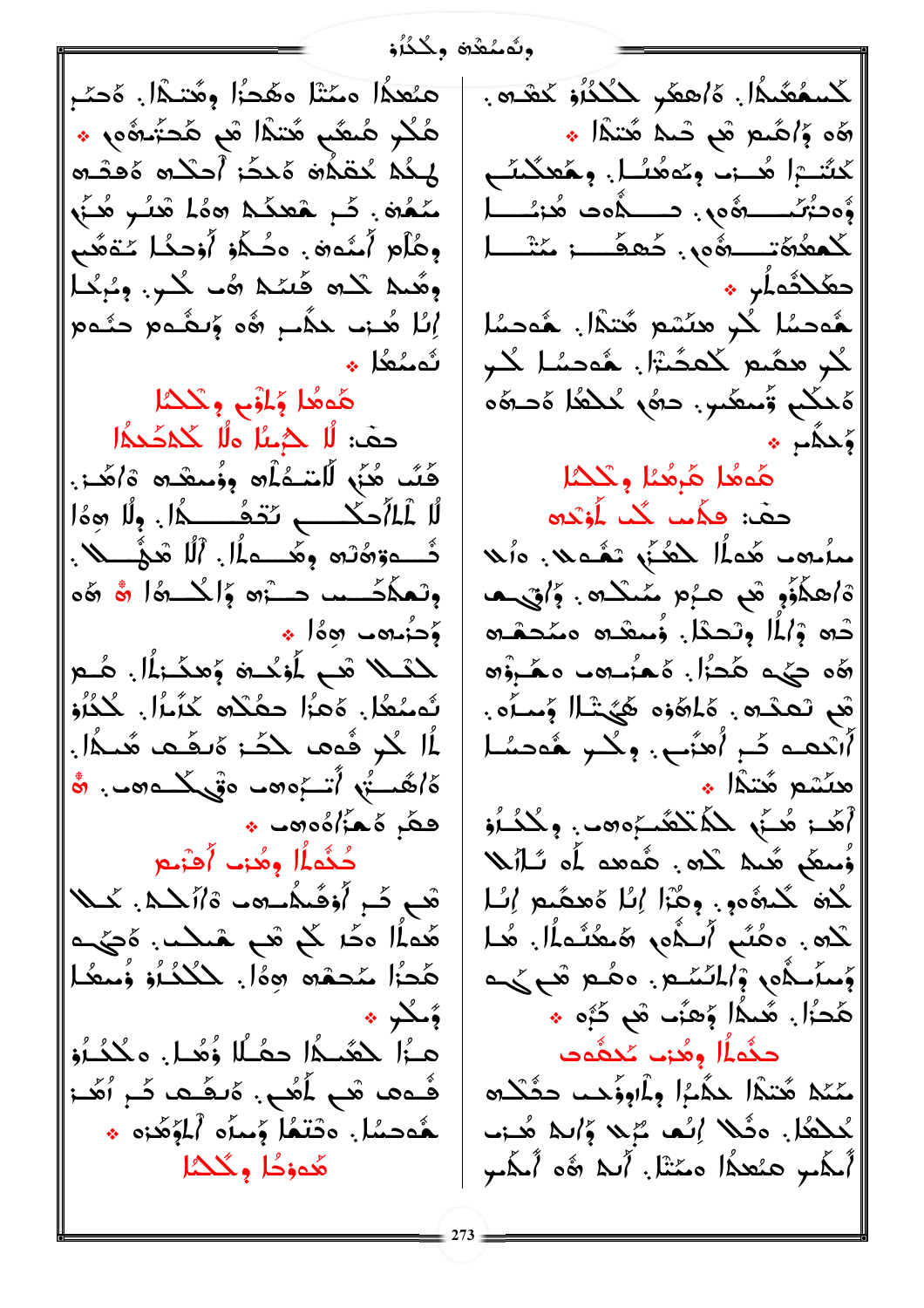كَحِبُّلَ لَمِحُبَّلَ وَتَوَمِّعُهَا وَأَوَّمِعْهُمَا ھمَّسُا هُيَّى. حصَّ ٍ صَّسُرٌ. سُمُّا هؤُهدُنُــا لِمُـدًا لِكَنَّنَــْمِ العِمَّتِعِبْـا. هُنُم وْاكْدْ فْيْ مْ مْبْعْدْ أَهْلَت كُرِهُرِ هُـعِنْتِ كَلا هُـتُـرٍ \* هَكَسه كَتْزَهِها حقَّ: كَمْ قَتْمًا هَعَيْتًا أَلَمَّا هُذَهِ لِلْشَيْءِ كَبِيَاً. وَكَعْدُهِ يُهْوَأُ هضَسْكُا وِلَمَحْقَنَّزِهِ مِن وَازْحِكْهِ هُــزُلُم كَعُــزُو مَعْــهِ مَــ مِكْسِيُمْ الْمَنْسَمِينَ مِنْ هدَّمثُه الأَمَّاءُ مِنْ كَتَعْمَلْ هُدِسُه وَّهْزَهُوهِ لِلْمُكُمْ يُحِكْمُ \* أَهَٰذٍ هُنِّهِ حَعْدَاً أَوَّا لَمْ أَحَكَّبٍ. تُمسُعُل ەمئتْل. ۋاپ لمۇمعتىسى قىمتىس هُوَجِسُو وَالْحُوَّا. وَهَٰٓا كَلَّكُـرُوْ لَٰهِ لْكُتْزِ. كَقَفْلُ هُجِينُه وُهْزَهُه مِن \* هزًا هُنَّهِ لِلْكُنُو هُ ُ اللَّهُ مَعْدَهِ . مَّع تَـٰہ كَتُنٓءٖا ٖ. ەُنفَـٰڡ وِهُا هَـٰ دُـكُوْ وُهنَّى مطُّلًا هُعثَــُه وَبِـهَ كَــُو هِهَا. كَتْتَبْقَدْلُ هُدْشُه وَّهْزَهُدە \* مدائسوما حَسومًا وْكُلْمَكْتُوم وْكُسْر همَّآه وه ابن وهَ كَبِر وه الله مَكَّب. ةَامَّى بِهِهَا لَمُعَوَّلُ هَٰذِلَّكُمَّا كَكَعُّــا كُنْهُا وَثَوْرْبَانَ كَقَعْنَا كَمَنْتُ وَهْزَهُه مِنْ الْمُلْكُمْ يُحْكَمُ \* هسَزّاهُ٥٥هـ، أُسبو وْالمَفْضَّبِ٥. هُ١٥ اَهْتَمَالُهِ . هَيُّبَ اهْمِ سَرْبُهُ . هَدْهُ ا هِهُل. هُجِيُرَا حَكْتُبْ (حَلْمًا وِهُجْمًا ثَمسُعُل. كَعَبْقَلْ هُجِسَّه ؤُهْرْهُهِ مِنْ

حقَّ: هَلْمًا هُو وَسَأَلَ كَمِ لَكْمًا مُنْصًا هُو وَجَدَّمَ هُوَ مَ وَّاَاْمَا هِمَّسُا فُزُوهَــعٍ. كِلَاحِقَـٰـٓءِا وَْمِكْنِي بِكَلْمَاءَ مِمْدَّمَاءِ. وِكْكُرُوْ وُسْعَكِمْ هُمِيهِ كُلُّهِ . هُ رُجُّهُ إِنَّهُ وَإِنَّهُمْ أَهِيَّةُ هُ/هُبعثوموس. حمّر هُوْا وِلًا هَكْما  $|\mathring{\mathcal{L}}\rangle$ أَفَكُمْ مَعْصَمَتُمْ لِكْتُسِيمْ كُنْتُ أَلْمًا فُزُوهُبٍ. لَلْمُصُلِّ وؤُسِعْدِهِ لَكْنُوْ. وتَعِيَّلُهُ 20\$ هُـزِيْلُ ة/هـذُا كَـــهِ. وَلِكُــه اللّ هوَمــد قُزْوِيَ ﴾ لَا هُلْمَا هِوْا وُسِعْبِ كُكْبُوْ. ةاهُدْ كُلُّهْ وِهَيْقْتِي هَا هُـنِي وِهْـأَمْ أأُمثَوها ﴾ هُوصِيًا كَلُّو لَأَصُلُّ هُزَيمًا. وِهَجْوْ كْحَسْتُوهِ هَيُهُسَا. بِشَيْدِ هُمْسَرًا هُبُمائِكُ، جُومِيْكِ هُبُمْكَ قَرْهِكُمْمَا. سَرِ أَكْدُهَ الْهُنْمَالِ. وِكْدَه  $\hat{\mathcal{S}}$ ە ھەكسىنىگ $\hat{\mathcal{S}}$ إمبرَّبُل. حقَّ: كَلَّفْ لْلاَفْقُفْ |أَلَمْ الْمَسَنَّى ولَمَعْكَسْهَوْهِ وَكُلَّ وَهُومِ كَعْدَه لَجْيَء تَسَمْ كَتْتَا. ةَهْمَالُهُ الِهِوَّا. وَٱلْحُلُّ هُعْدُهِ كَلَّكْلُوْ وُسْعَى وَمِعْدَدٍ. هُ/هنُو قَوَّمَد أَسْفَلُرُه وَهِدَّه لْمُ 50 مَنْ الْمَلْلُ وَهُ كُنُوْ \* لمَؤْرِهِهُ| هُـنَّى. ةَالْمَا هِهُ| هَصُـع رَبِّ هُدأًا ودْتَهْا كَعْدِهِ . هُحَدْ: الْهُمُّا هزُا لَكِم لَكْنُوْ لَمَا لِكُمْ قُهُّدَوُّائِكَا. ەَبْقُفْ كُمْ أُهُنُيْ وَهِنَبِأَهَا أَتْبَرُوهَا \* Loroolia o páso . Loral jo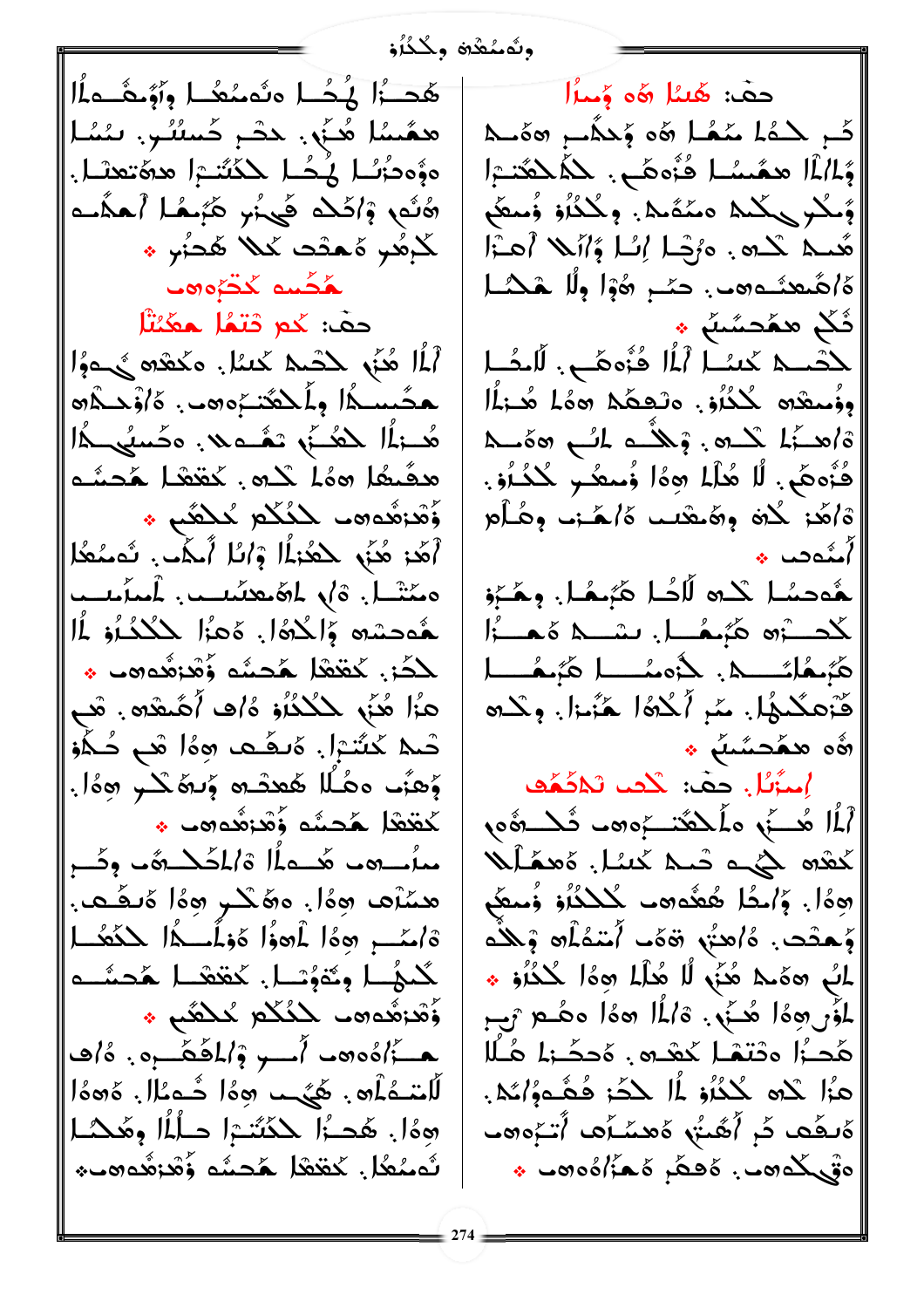وئەمئىئىزە ولمىئاۋ

أَحْدَهُ الْمَحْدَهُ \* \* أَىك وَٱمكْسِرِ فُنُوهَى ِ. ثَومُعُكُمْ ومَنْشَا مَّتِبْلًا. وِكْنا أَنَّمِ لِلْمُتَحَمَّنِبِ. هَ لِحْصَلِ لَمَنَا أَآلِكَ مِهَ شُمْسٍ. أَخْذُا هُ هُزئے تَعَصَّٰہُ لِلُّہۡوَیُکِ ۖ وَلَٰٓ ہِ کُمِنَا ۖ ەھقْدُ ۋَتَعْدُدَه . ەڭر ۋە ھقَىغَا ههُا. وَلمَصْعِ لَّاسُوهُ هُم هَٰدُا \* هُنُت دْتَهْا هُدْبٍ. هُوجِسًا قَاسًا ەلمُەوَّىدًا. وَمِيزُه لَهُوَّا. كَكْتُرْ هُيو هُم هَٰحُزًا ﴾ مَنْدِهِ كَمِلاً رَجْعُتُ وَوَهُمْ وَوَائِدِهِ وَكُسْعَ ەُ املىدەت. كَاھُتْھُتەدى ئېر كَعَّنىڭ . كَالْمُدْهُمُونَ أَهْلُولاً هُوَدْمُلْ ﴾ لَّـْمَاْ ايْـْمَدَّه ايْـسْرِ لِـضَلَّا لَمْـعفُ وقع كُكُم، هَكُومىڤُومِمُا، رُهِسُا ەۋىسُا ھەمگەنگىل أىڭدە : معكئا شمكتب حق: أَلِّهِ وَجَنَّعَمَهِ أَسِمْ هُـنِي أَهُـنِهِ. لِلْمُلْقَنِّبِرِ وِهَا لْحُذُوْ وُسِعَى حَدْثِ لَاهِ . مِنْتِزَا إِنْبَا وِلَا «ەَـــد لمُعْـــــى. ھڪُرْڪُـــل ٓـــِــــز أَبِيهِ هُذِبِ أَهْذِلِ. وَإِيَّا أَيْكُبِ. ثَمِيْعُل ەمَتْسَا مَتْبَالُ لِكُسْلا وَمِعْهُ هُب كَعَزّْوَا ، هكَذْتُكُمْ يَهْدَ أَمْكَاهِ هَبَ أَسو حَزْنُهُا. همَّالُلا «ەَسْلا ۋَٱمْتُا ھُھُــدەم ەَ، ب أَكْــدە!. وِتكْسُّــم حفُكْبِ أَهُبِعِيدٍ . مِحَرْضُلُ يَهِيءَ  $\cdot$   $-\infty$ 

هُوجِسُنَا نُهْبَ فَالْجُبَانَ كَلَجَبَ ٱلْمُ ەڭ دەسقەرىما «ە قەھڭىھا. سىر أَكْثَرُا هُنُنُا. لِكُدًا عِثَوْهَا هَبْتِهَا. سْرَا كْلُرُهُومُا مِنْتَعِمُا. كَعْعَدَا \* ورُجِزًا تَنسُّلُ ووُسْعِدِكُمْ ا حقّ: 60 مُدەولُ أَىك وَلِكْنِسْعَكَا وَمَكْنٍ. كُكْنُوْ هُمْ شَيكَ هُتمْاً. حعُكُم مِّمُا تَسْعَدُ مِن أَسو أَخْذَا. حَمَلُو هُبْعَدْ أَسْعَدَكَ \* هُه وكُمِيلًا كُحُمُ أُو أُسِيرٍ حُزْنُهُمْ . كَعِدْهُداْهُدا مُنْهَا وِهُنَىٰ؟. هَ/هُنْهُدُه أَبُسٍ أَكْثَارٍ. كَمَلُسٍ هُرُمَدٍ \* 00 وِلْمُلْمُلُوْ وُسِعْدِهِ وُهِتَدِتَ هُم كُـّٰهُوْ وَهِـــرَّٰهَ حَقَّدَــزَٰا). هــزَٰا لَمْـــرَه حعُــُلا هُ/مُـعْـــم . حــهُـلُو هُرِمـــم أؤشعدكم \* هُه وُحِعْهِ حَجُّمًا. هُمُّا أَاتَحِفَ حُكْرُوْ هُّەمْ هُمْ لَمُوْمٍ. وَكُمْ أُهُنُّوْمُ أُسْبُوهم ەق كەھە. ئۇغا. كەلم ھەممە هُه وهُم هُدُا. كَكُنُوْ أُهُمْ. شَم كُــكُاوْ أُوْحَكُــل كَــتَەمَّىــى، مَمَّـــەًــ أَلَمَّا أُوثُومُعُدًا. كَمُلُرٍ هُرَمَدٍ \* لْمَدُّورِ وَلَمِيْدُوبِ كَبِرَاْ هَرَسَهْاً. لَّاحُـا هَـٰكَــزَا هؤُهِـب هُهوِـمُـا. مَيْتِ أَكْثَرَا هُنَّنَا. كَمَلُو هُبْعِد  $\|\tilde{\lambda}^{\lambda}_{\text{max}}\|$  ک ||حق: أَبْهِ وِجَعِيْعِدًا وَيَكْرِ أَأَلَّمْ وَلِأَسْعَدَا وَّلْكُنْ. لَكُذُوْ هُمْ شَنْدًا ||مُتَمَّا. حفُكْر مَّنْـا نَسْعِدُــهِ- أُسِر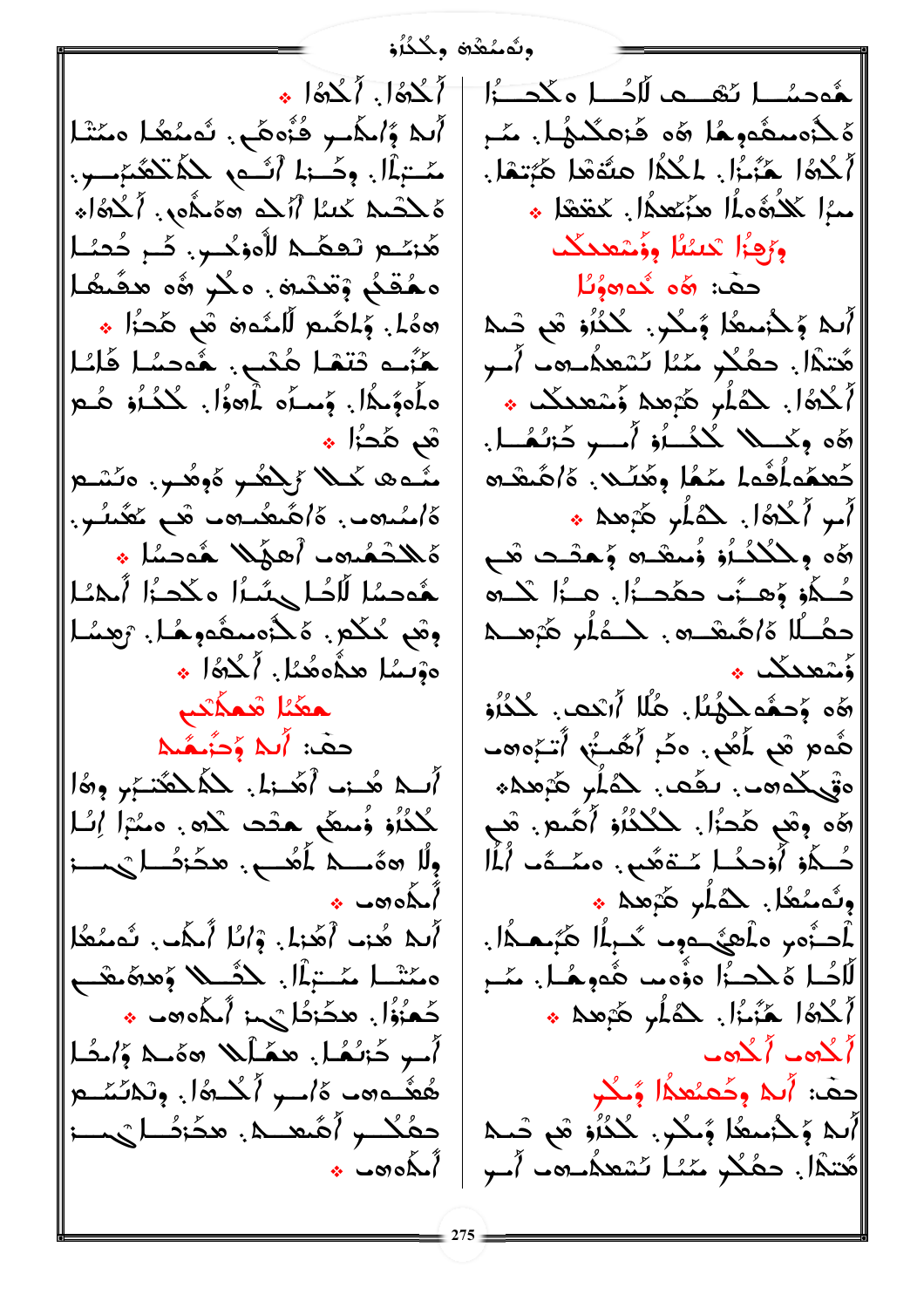وَدَّ وَهُ هُعِمُ لِأَكْتَمْلِ. هَتَّسْل وَذُهُـه أَله مَا اللَّهُ إِنَّ مَـمَّـذَا لَمَّاهُواْ وَالصَّنَّاوَ 169 - هُوصمًا لَحْدٍ هِجُا لِكَسِيا مُعْلَى وَسَعْمِد هُوَهِ. تَتَمَّا لَاحكُنْزَهَ . مَعَّنُت هِهُ! وَيَسْلِيهِ أَنُّهِ . وَٱمْثُلُ شَمْعٍ ۞هُ . وُمْعَكُمْ وِ۞هُ لْكُلُوْ ﴾ أَهْمِ نَعْقَدُ وِنُعْذُووْ وَوَٰهَا. كَافُوْا ـلُوهُــــــــــــــــوفـــــــــــزُو أَثـــــــــــــوم كَمُكْتُبْ مَءِهِ وَهُو أَكْمَنَ مَاءِهِ هنسعُنا وكنُترا م هُم رَبِّ هُدءُ وَأَرْكَبُ هَوَ الْحَقَّةِ هُ اهْتَشِده ضَرِ أَهُمْتُهِ. أَتَبَاءهم وَّسِ مِيَّاهِ شَوْمَا لِلصَّيْدَا. وَاهْنُتْ هُمْ كُبُّوه وكملا تزيك معامل مقاسم ومكر توكال ەڭمە ئەتىم ھ دَٰۥٓ ٱلۡكَاهَا. ۚ وَحفَمآه ٱمَّم شَدَّه لَهِ. ئشع کے قبے کے وَسَّسُا وِتَعَمَّا ەئاھْز. ھُەھسُا كُبْر \* هُوصمُل كُرِ هُزم. هُوصمُل كَاوْكُل كُمعَكْلَ. هُعفُهَشَبِ ثَنْقُلْ مِعَكْتْلَ. دًا أهنَّى هُوصُل كُلِّ \* لَفَصَّةُ وَهُمْ فَقَدَّمَهُ حقَّ: هُا وُاٰ اُلْ أَبِّد هزًا فُزُوهَى لِلْكُلُو هُو يُهِ عَلَى الله كَ مِكْتِ مُوجَّدَةَ لَلْتَجُلُّرَةَ . حَكْوِيْ وَجُلَّا وَّحِــدًا فِي أَعْوَدَ مِنْ مِنْ الْمَالِمُ أَسْلَمَ \*

أَبِيا هُنَّى هُعِدٌ. كَتْمَدُّلا هُم هَدَّ: ٥ وِكْذُرُو هُحَمْ هُكُـُو. هُلْمِئْنُا هَزَىــدَ هُ هَمْلاً مِنْ مَدَّدَتُ مِنْ أَمَلَهَ ﴾ لأسعُا وُلُكو. وهَم حُلُوَ أَوْحِفُا مُـٰةَهُـٰبٍ وَٱههُ | حَمَّد۔اُ } أَهُـُعدَاتِ مِـ هُمْ مَكْمَاً مِنْ كَامَتْ مِنْ أَمْكَاهُ مِنْ لَمْهَ أَهْذَا هُزااً. وَهَذَا اللَّهِ هَمْكُمْ مُنْشَا ەھَلِسْل هُتنىدًا. كْخُبُرْو لُل هُناْلِم هوَا. اهدَ اللَّهِ مِنْ أَسْلَاهِ مِنْ ﴾ الْمَدُّوسِياً لِمُبْلَّل حق: عُوهُنُا أَحْمَٰدُ إِلَى الْمُحَاوِدُ اللَّهُ إِلَى اللَّهُ وَسَمْعًا ەكْبْتُەلْما. <sub>ك</sub>ْعِ قُنُّەھُم شَهُّلا فُسْعَتْد وهُمسك ةالمُمَكِّبِلا ، هُوكَّة أَنَّسُم لِمُلْعُتَبُوهِ وَٱلْمَالِ لِكَسْمِ كَعَمَا \* هَـــَ;َــ هُـــَـزٍ, ههَـــألما لِمَتَتَهُـــأ وَمِسْأَوْهِ وَمَنْ أَمَضُتْ الْمُكْتُوفِ وَهَنَّسُتْ ەئىسى بەئىسىدا ئەلملىئەسىدا ئىسىدا حكُدهُوَة وَحِمْدها وَالْمَا هُـــزَى مألمغُترُه من هُمُزَا لَمْهِ هُرَ مُصَّفٍ مسأه لمكعَّنةٍ في المال ولم وفي المحكم: هِهُا هِمُسُل قُزُوهُم. هُنْهُا وُهِ بَ ة/لمَنْكُلا لَاه عزُا لَاه هُبِفُعٍ. ەھَنُم أَهْبَى لْمُحُمِيكَا. ئُكْتُوم | هُدْمُنْ \$ هُكُسِهِ كَتْرُهِ هِـ: حقَّ: حَتَّىٰ رُقِةُ أَىـدا وَحمُكْـرِ ۖ حَكْكُءُو ۚ. تَسْعَـدا شَع هَٰدُا ۚ. كَحَنُمُا شَمْعُا وَٰاوِنِّسا ضَرِ أُهتُو. هُـُوصُلْ كُمْ \*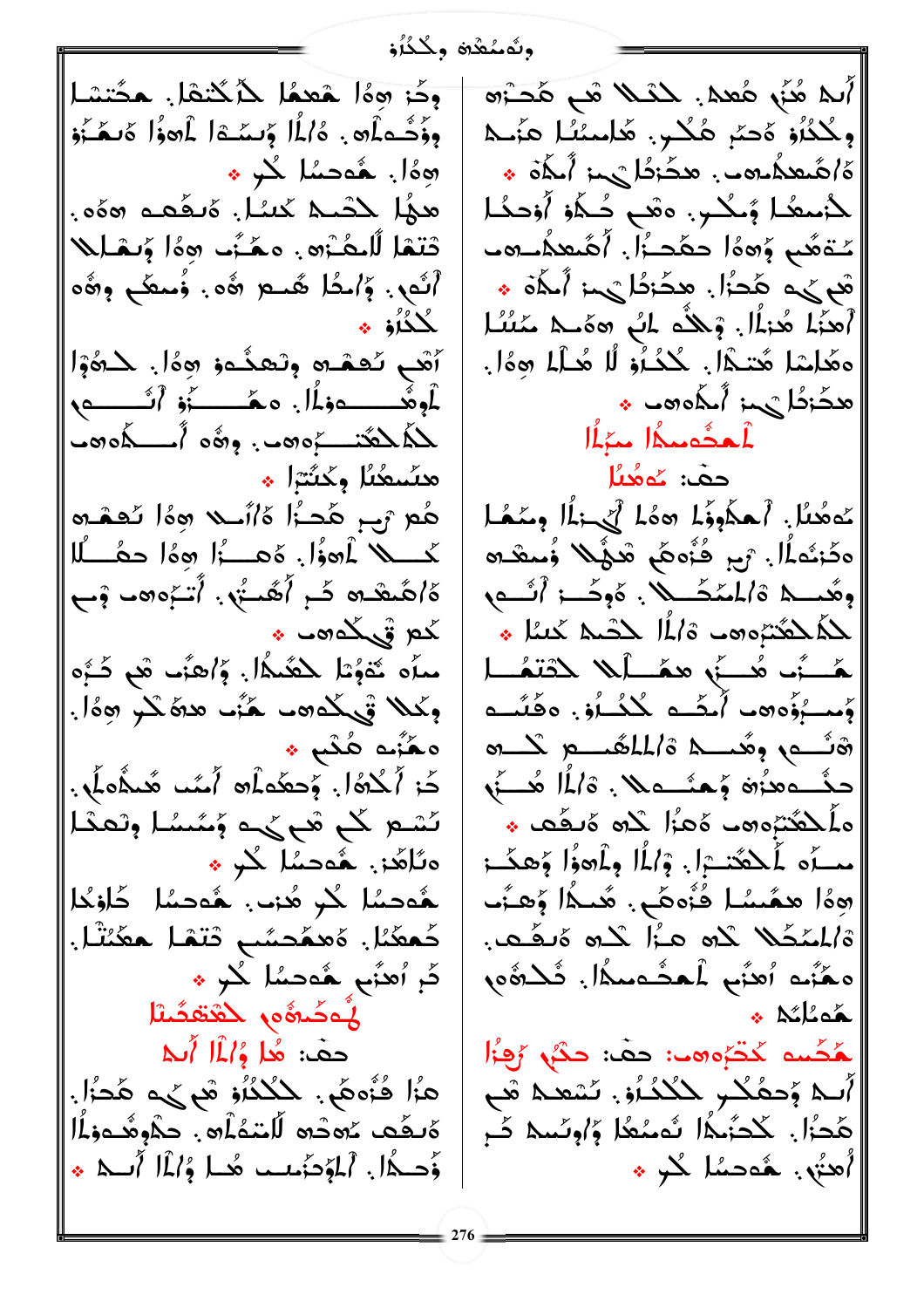[إمعزَّلْ حقَّ: لمُ هَدُهبِ كَبِمُ مْ هُوَّا وَّحُــا. هَجِــَ هُـــَى حَيْحَقِــهِ وُۢٳۅؙ۪٥ . ومَمَّهُٮ ٳُٰٓڵؙٳ وِثَمنُعُـٰلَ. ٥ كُكْـُرُوْ هُــم هُــع هُـدُ: } وَمـُ: الله حمُـُـلا ەڭگىگە ئاھىگىنىڭ قاتىسىغەد ەۋىگەھەب ەڭھگىل ۋىمائىس كە هِهَكُو. ݣُوفْ الْحَدُّومِيمُ الرُّحْدَةُ. وَْمِيزُهِ أَيْلًا وِنُوْمُعُكِلْ. وَيُنْهُفُ هُجَيْرًا ِ كَالًا هُجُرًا ﴾ هِ أَا لَكُ هُنَّى لِلْكُلُّاءِ وَهُـُمْ شَمٍّ هُجِبًٰٓا ﴾ وَيَضْحِبْ هُمْ الْحَكَّارِ ۖ وَجَعَبَتِ ﴾ ەھگا كەدئىيە كاھگى كە ئىماسەت هُــوَلَٰمَ اوْكُلْمَــوْمَــ وَكَــرٍ هِمَــرْه ىقّْسىم ەْھەھْكْسىر. «امْسىر لْمەؤُا هُوْلُمِيْاً. حَكَمُوا كُنْهُوا وِثَقَوْسَا. ەشقۇرەۋەم كې ۋالمۇھۇر. دالمنىشلە \* الْمُصَّ سَرْبُهُ حثَّملُّا ومُن حُكفُوت َرۡىٰ ۖ كُلۡدُوۡ وَۡت ۞ُه ـِلۡاٰوَٰوَا وَٰٖوٰءَا لَمَٰىٰ ۖ ۖ . حَذَّمَ كُلُّمْ مَنْهِ وَوَٰهُ أَلَّا لَمْؤَسَنٍ وَوَٰهُ لَدْهُوا وَهِ وَهُ أَوْهَا أَوْهَا مِنْ الْبَيْتِ وَمُنْكُمْ لَمْ يَوْمَنْكُمْ لَهُ مِنْكُمْ لَهُ مَ هُمِيكُمْ الْحَيكُوْ وَهِيَّمَ، وَلَمْهُوَا إِمْزَنَّبَا وهُسأم وهوا وهوه كم وهوا \* وِأَوُّحَـٰٓحَا الَّهِ وَوَكَّسَـٰهُ خَاوَىٰٰٓحَا ۖ هَ سَوَّوْه هْنُــو شَـــا مْــَـقْتَهْــا . هَتــداً وَامْنَـــدا ەمنتْل ۆاسەۋدا ھُـەدىئىر تېھىم وٖكُر مْدَامْنَتْمُ ثَـْلًا شَيْءُٕاُ دَّنْبِر أَحْدُو ﴾

ـأَهوَٰٓا وَّجُل. هِكَّ; هُـَىٰ حَــِـمْ كَتُبْتِمِّا. أَوْحِبُ هُـلًا وَٰۗاتَحِمِـدَ ٱلْمَلِّحْبِ: خُخُـرُوْ. ||ٱلمَوْدَنِيب هُا وُالْمَا أَبِيهِ \* حَزَّا وَحِسَّےدُه كَكْخُارُو هِكَـز تَّىــِكُمْ هُتمْاً. هُ/هُـعْده هُمْ لهُ عَصْدُاً. هُم حُكُوْ وُهِنَّت. ٱلْمُوَجَّنِيب هُلْ وُٱلْمَلْ ﴾ ىفّْسى ھۇا ھُىسىدا. أَھُىسىز ھۇا كَهِيَئِيَاهِم وَدَارٍ. كَمِيْدَاً وَدُومَ شَيْعًا ەْتكىزە بېھىچىسا للانكىغان قاتۇچۈست أهُدا وُالْمَا أَبِيهِ أَهْلَمْ مِنْ أَشَىٰ. هُمْ مَهْمَ يَحِطُ وَعَعْبَدًا. لْلَحُثَهُــعِ هَامْشُــعٍ وَحَقَّقَتَ هَٰذُوَّــؤَهِ َــدُّ هُ٥حِسُل: ٱلْمُوَجَّنِينَ هُلَّ وُٱلْمَلَّا ٱلْحَدَّةِ هُكُما وُالْمَالِ أَبِيهِ جَكَ ذَكَرٍ أَكْسَدُهُ ا حكْمحُـــــــــــــــــــــــزالــــــزالــــــزالـــــزالـــــزالـــــزالـــــزالــــزالــــزالــــز لْكَمُسْتَزَا. وُهكْسِم دَيْبِ دَرْهُسِ. اْلِمُوَدَّىب هُدا وُاٰ أَاْ اُ لِهِ ﴾ هُلَّا وَوَّهِۥ حقّ: حَعَّدَعُم سُمْ} أَحْدُهُ حكْمُهُمْ لِلْمُلْمَثَنَّةِ مِنْ مَثْلَةٍ مِنْكُمْ لِلْمَ لْحَدُّــــرُوْ بِ وَلَمْ أَيْعَجُدُوهُكِـــدِ بِمُّزُكِّـــتَرَا اَوِلَمُتَعْطَلِ 1,000 خُمْصَوْنَ لِلْكُلْمَةِ ا هُرِهُمُا وِهُـواُ مُحقوق حَزَبٍ وَّهُ وْٱلْمَا هَٱهْتُدُهُ. أَس سُأَلِ ثَلا \* كُم كُمِلًا مُسَمَّا حَضًا هِمَسْنَا هَء وقعائسُه و مكسلا لكحُساُو هُسع أقده ومنتشع كمه . كملا تهبكته أَوُحكُما حَدُّهُمْ وَمَحْلًا وَرَجًا. حَنَّى وَهُ اوَّحکَمِ کُلُو هُدَٰا جَمَّ کُکُلُوْ ﴾